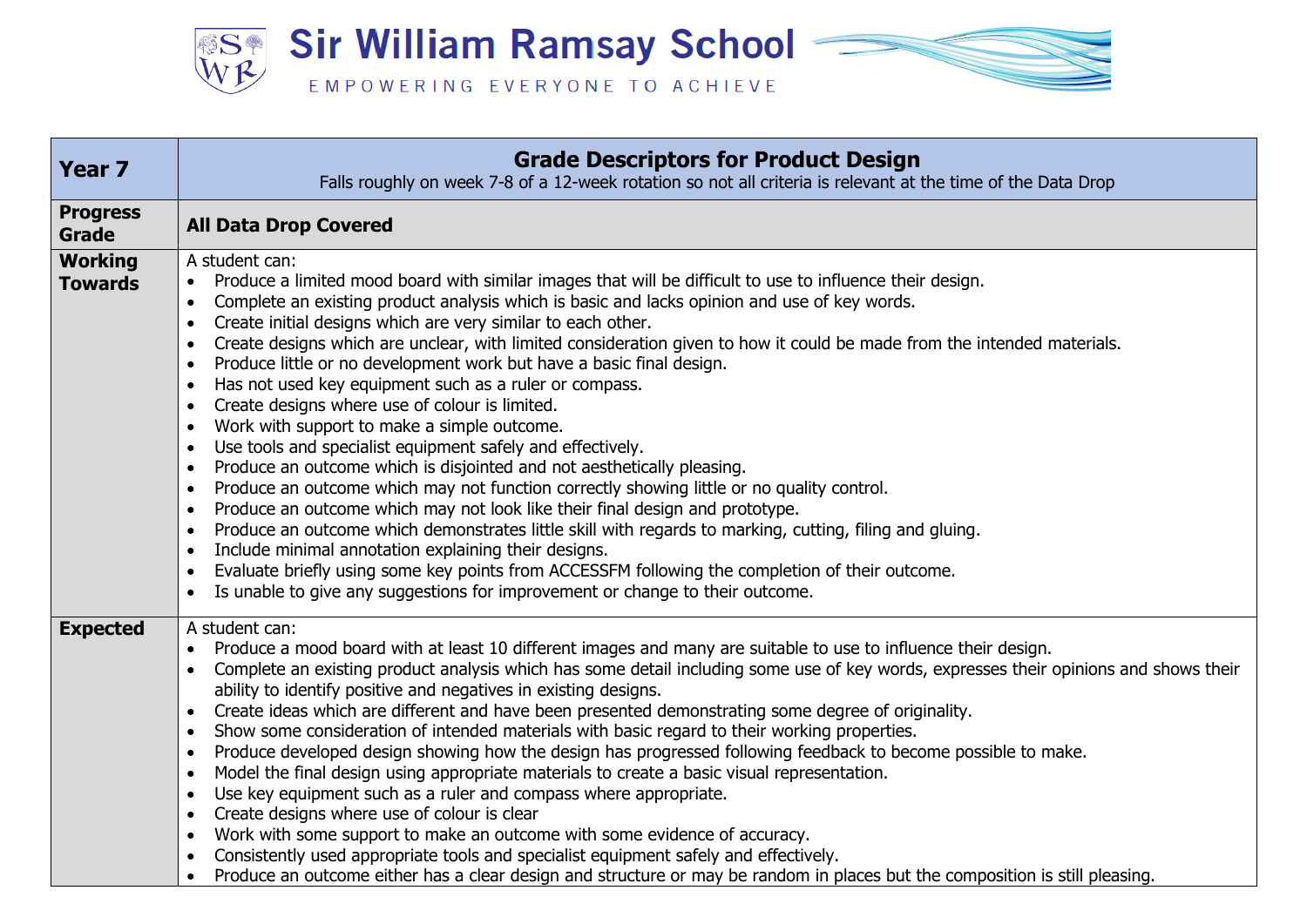|                    | Produce an outcome which does function correctly showing consideration of quality control.<br>Produce an outcome does look like the final design and prototype.<br>Produce an outcome with a good finish which demonstrates skill with regards to marking, cutting, filing and gluing.<br>٠<br>Include annotations explaining their designs throughout the design stage.<br>$\bullet$<br>Evaluate in full sentences using all key points from ACCESSFM following the completion of their outcome.<br>$\bullet$<br>Offer one or two suggestions for improvement or changes to their outcome.<br>$\bullet$                                                                                                                                                                                                                                                                                                                                                                                                                                                                                                                                                                                                                                                                                                                                                                                                                                                                                                                                                                                                                                                                                                                                                                                                                                                                                                                                                                                                                                                                                                                                                       |
|--------------------|----------------------------------------------------------------------------------------------------------------------------------------------------------------------------------------------------------------------------------------------------------------------------------------------------------------------------------------------------------------------------------------------------------------------------------------------------------------------------------------------------------------------------------------------------------------------------------------------------------------------------------------------------------------------------------------------------------------------------------------------------------------------------------------------------------------------------------------------------------------------------------------------------------------------------------------------------------------------------------------------------------------------------------------------------------------------------------------------------------------------------------------------------------------------------------------------------------------------------------------------------------------------------------------------------------------------------------------------------------------------------------------------------------------------------------------------------------------------------------------------------------------------------------------------------------------------------------------------------------------------------------------------------------------------------------------------------------------------------------------------------------------------------------------------------------------------------------------------------------------------------------------------------------------------------------------------------------------------------------------------------------------------------------------------------------------------------------------------------------------------------------------------------------------|
| <b>Above</b>       | A student can:<br>Produce a mood board with at least 15 different images and most are suitable to use to influence their design.<br>Complete product analysis, which is detailed including regular use of key words, expresses their opinions and shows their ability to<br>identify positive and negatives in existing designs.<br>Create ideas which have been clearly presented with some degree of creativity and flair.<br>$\bullet$<br>Show consideration of intended materials with regard to their working properties as well as ethical issues associated with this.<br>Produce designs with clear development showing how the design has progressed in multiple ways following feedback to become<br>complex but still possible to make.<br>Model the final design using appropriate materials with a degree of skill.<br>$\bullet$<br>Use key equipment such as a ruler, compass and flexi curves at all times.<br>$\bullet$<br>Create designs where use of colour is clear.<br>$\bullet$<br>Work independently to make an outcome with good evidence of accuracy.<br>٠<br>Consistently use appropriate tools and specialist equipment safely and effectively.<br>Produce an outcome which is structured and has a clear themed design where pieces fit together to form a 'bigger picture' rather than it<br>being a collection of items.<br>Produce an outcome which does function correctly showing consideration of quality control.<br>$\bullet$<br>Produce an outcome which clearly resembles their final and prototype.<br>٠<br>Produce an outcome which demonstrates a good level of skill with regards to marking, cutting, filing and gluing.<br>$\bullet$<br>Include detailed annotations making full use of key words explaining their designs throughout the design stage.<br>$\bullet$<br>Evaluate in detailed full sentences using all key points from ACCESSFM following the completion of their final outcome.<br>$\bullet$<br>Give one or two suggestions for improvement or changes to their final outcome which have been justified and sketched to enable<br>$\bullet$<br>further understanding of the points being suggested. |
| <b>Exceptional</b> | A student can:<br>Produce a mood board with at least 15 different images and most are suitable to use to influence their design. They have added<br>justification for the inclusions of each image.<br>Complete product analysis which is very detailed including excellent use of key words. They can express their opinions and show their<br>ability to critically analyse positive and negatives in existing designs giving detailed reasons to explain their thoughts.<br>Create ideas which are imaginative and innovative showing both creativity and flair.<br>$\bullet$<br>Consider use of intended materials with regard to their working properties as well as ethical issues associated with this.<br>٠<br>Produce a range of designs with clear development showing how the design has progressed in multiple ways following feedback to<br>$\bullet$<br>become complex and detailed but still possible to make.<br>Model the final design using appropriate materials with a high degree of skill and accuracy.<br>$\bullet$<br>Use key equipment such as a ruler, compass and flexi curves at all times.<br>$\bullet$                                                                                                                                                                                                                                                                                                                                                                                                                                                                                                                                                                                                                                                                                                                                                                                                                                                                                                                                                                                                                           |